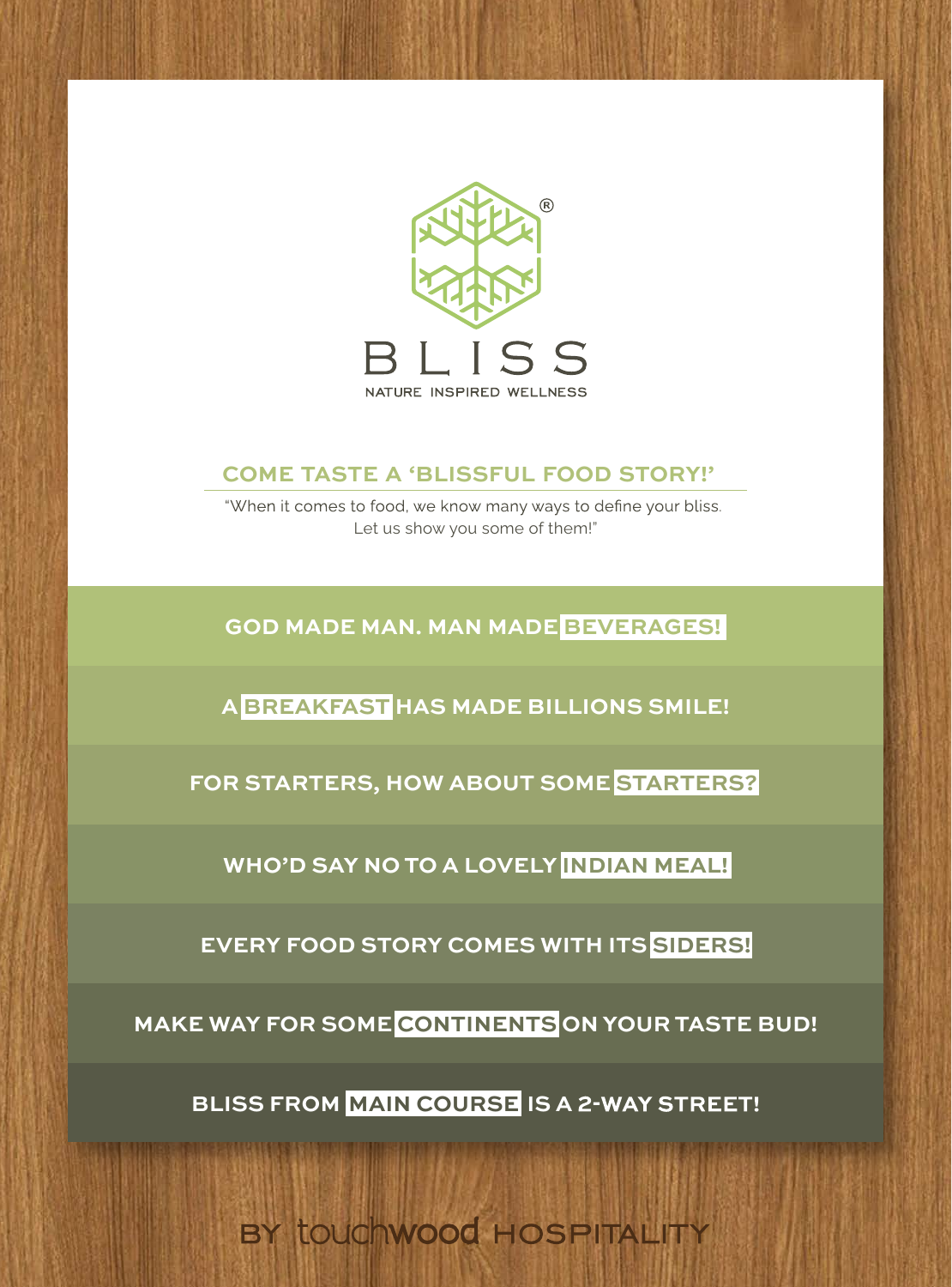#### **BEVERAGES**

| Tea                        | 48/     | Fresh Lime Soda      |          |
|----------------------------|---------|----------------------|----------|
| Coffee                     | $60/-$  | Sweet Lassi          | 72/      |
| <b>Black Tea</b>           | 48/     | Fresh Lime Water     | 84/      |
| Glass of Milk              | $80/-$  | Masala Milk          | $60/-$   |
| Canned Juice               | $96/-$  | Milk Shake           | $103/-$  |
| Corn Flakes                | $86/-$  | Jal Jeera with Soda  | $109/$ - |
| Glass of Bournvita         | 84/     | Jal Jeera with Water | $70/-$   |
| Cold Coffee with Ice Cream | $102/-$ | Soda                 | $70/-$   |
| <b>Butter Milk</b>         | $74/-$  | Milk                 | 48/      |
| Soft Drink                 | 84/     | Fresh Juice          | $80/-$   |
| Packaged Drinking Water    | $35/-$  |                      | $155/-$  |

#### **MOCKTAILS**

| <b>Straberry Delight</b> |  | $144/-$ : Blue Lagoon    | 180/- |
|--------------------------|--|--------------------------|-------|
| Fruit Punch              |  | $180/-$ : Orange Blossom | 180/- |

## **GOD MADE MAN. MAN MADE BEVERAGES!**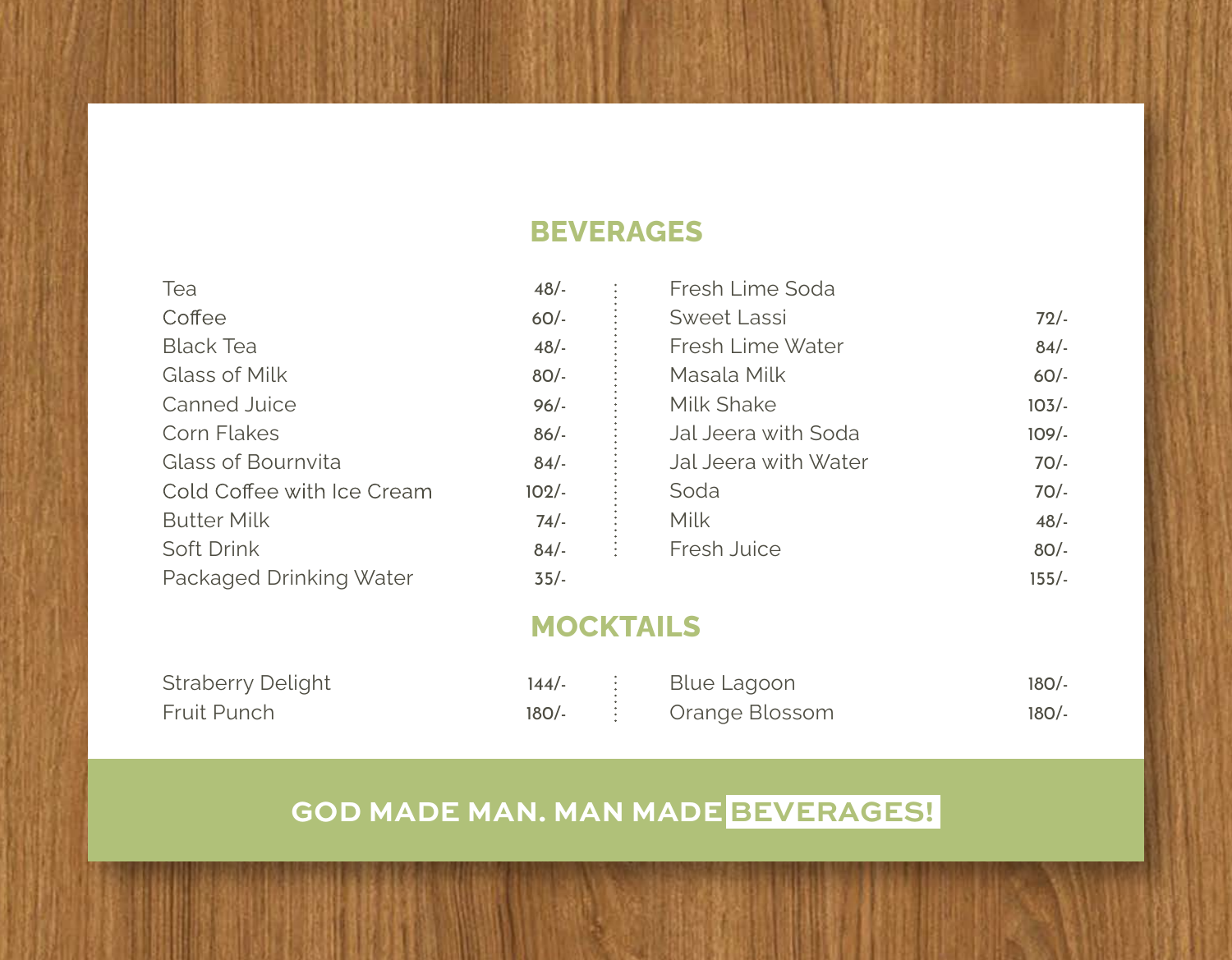#### **BREAKFAST**

| Idli (3 Pcs)         | $109/-$ | Veg Sandwich            | $96/-$  |
|----------------------|---------|-------------------------|---------|
| Medu Wada (3 Pcs)    | $109/-$ | Grill Sandwich          | $138/-$ |
| Upma                 | $109/-$ | Cheese Sandwich         | 149/    |
| Poha                 | $90/-$  | <b>Toast Butter Jam</b> | 97/1    |
| Aloo Paratha         | 149/-   | Missal (Dry)            | $96/-$  |
| Poori Bhaji          | 149/    | Missal Pav (Regular)    | $126/-$ |
| <b>Chole Bhature</b> | 149/    | <b>Bread Butter jam</b> | $86/-$  |
| Extra Bhature        | $35/-$  | Pav Bhaji               | $108/-$ |
| Maggie               | $60/-$  | Extra Pav               | $6/-$   |
| Sabudana Khichadi    | 108/-   | <b>Extra Butter Pav</b> | $10/-$  |
|                      |         |                         |         |

#### **SOUTH INDIAN** (7-10 am & 4-7 pm)

| Upma             | $109/-$ | Plain Dosa         | $154/-$ |
|------------------|---------|--------------------|---------|
| Rasam            | $68/-$  | Masala Dosa        | $172/-$ |
| Plain Uttappa    | $80/-$  | Rawa Dosa          | $208/-$ |
| Masala Uttappa   | $92/-$  | Mysore Masala Dosa | $208/-$ |
| Onion Uttappa    | 92/     | Paper Dosa         | $252/-$ |
| Mysore Uttappa   | $130/-$ | Cheese Chilly Dosa | $240/-$ |
| Mushroom Uttappa | 140/-   |                    |         |

**A BREAKFAST HAS MADE BILLIONS SMILE!**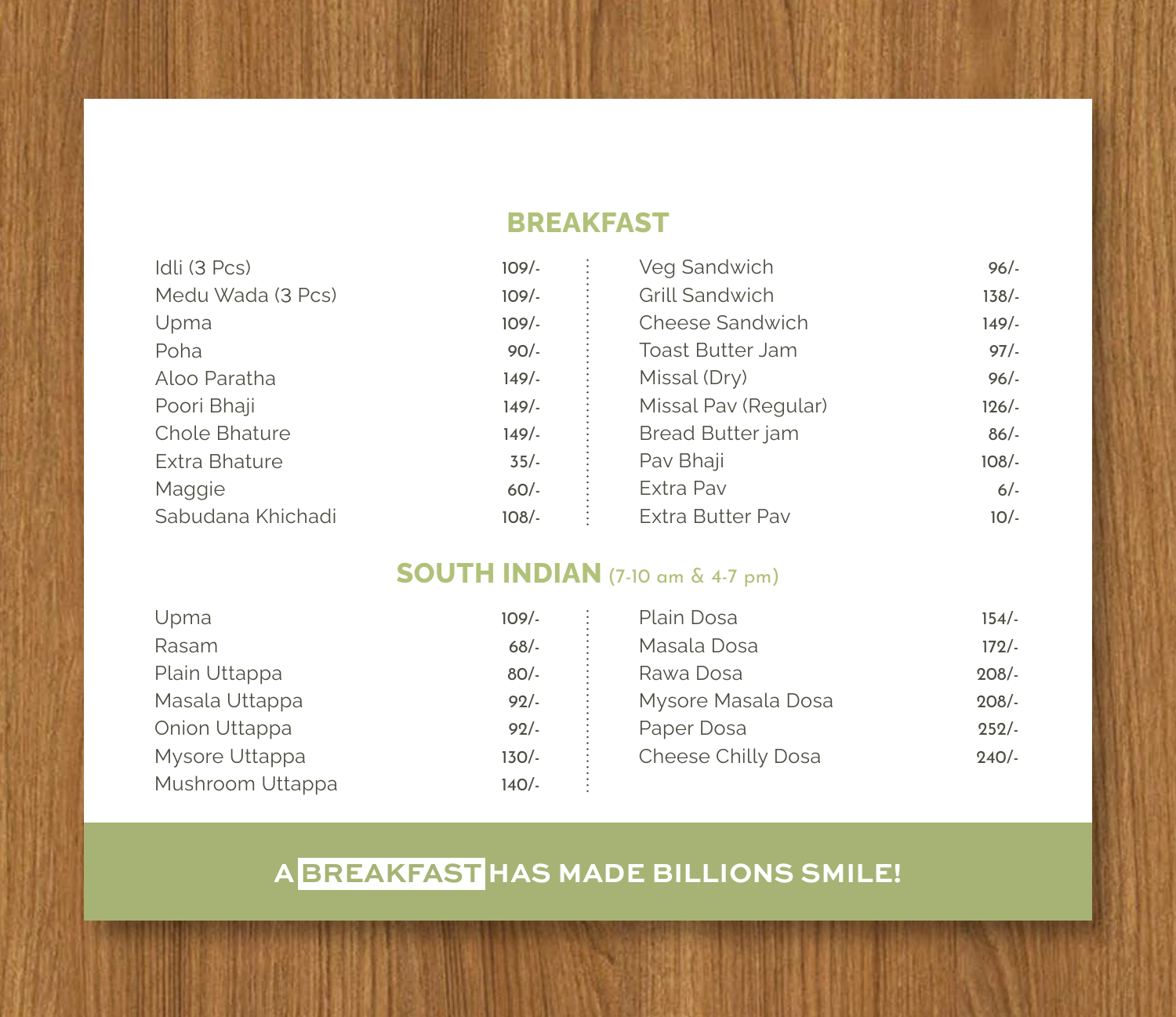#### **SOUP**

| Cream Of Veg<br>Cream Of Spinach<br>Veg Clear<br>Lemon Coriander<br>Veg Manchow | $138/-$<br>$138/-$<br>$138/-$<br>$138/-$<br>$138/-$     | Tomato Shorba<br>Veg. Hot & Sour<br>Sweet Corn Veg<br>Cream Of Mushroom     | $138/-$<br>$138/-$<br>$138/-$<br>$138/-$ |
|---------------------------------------------------------------------------------|---------------------------------------------------------|-----------------------------------------------------------------------------|------------------------------------------|
|                                                                                 | <b>STARTER</b>                                          |                                                                             |                                          |
|                                                                                 | <b>TANDOOR</b>                                          |                                                                             |                                          |
| Paneer Tikka<br>Veg Shami Kabab<br>Veg. Seek Kabab<br>Veg. Platter (18 Pcs)     | 343/<br>$275/-$<br>$221/-$<br>$778/-$<br><b>CHINESE</b> | Tandoori Aloo<br>Tandoori Gobi<br>Paneer Malai Tikka<br>Paneer Achari Tikka | $194/-$<br>$160/-$<br>$366/-$<br>343/    |
|                                                                                 |                                                         |                                                                             |                                          |
| Veg Manchurian Dry                                                              | 252/                                                    | Paneer 65                                                                   | $285/-$                                  |
| Veg. Crispy                                                                     | $248/-$                                                 | Schezwan Potato                                                             | $195/-$                                  |
| Veg. Spring Roll                                                                | 346/                                                    | Cheese Chilly                                                               | 389/                                     |
| Soyabean Chilly Dry                                                             | $185/-$                                                 | Idli Chilly                                                                 | $160/-$                                  |
| Paneer Chilly Dry                                                               | 343/                                                    | Paneer Mamtai Dry                                                           | 343/                                     |
| Baby Corn Chilly                                                                | 343/                                                    | Sesame Toast                                                                | 223/                                     |
| Veg. Gobi Chilly                                                                | $235/-$                                                 | Gold Coin                                                                   | 223/                                     |
| Veg. 65                                                                         | 343/                                                    | Veg. Finger                                                                 | 223/                                     |

### **FOR STARTERS, HOW ABOUT SOME STARTERS?**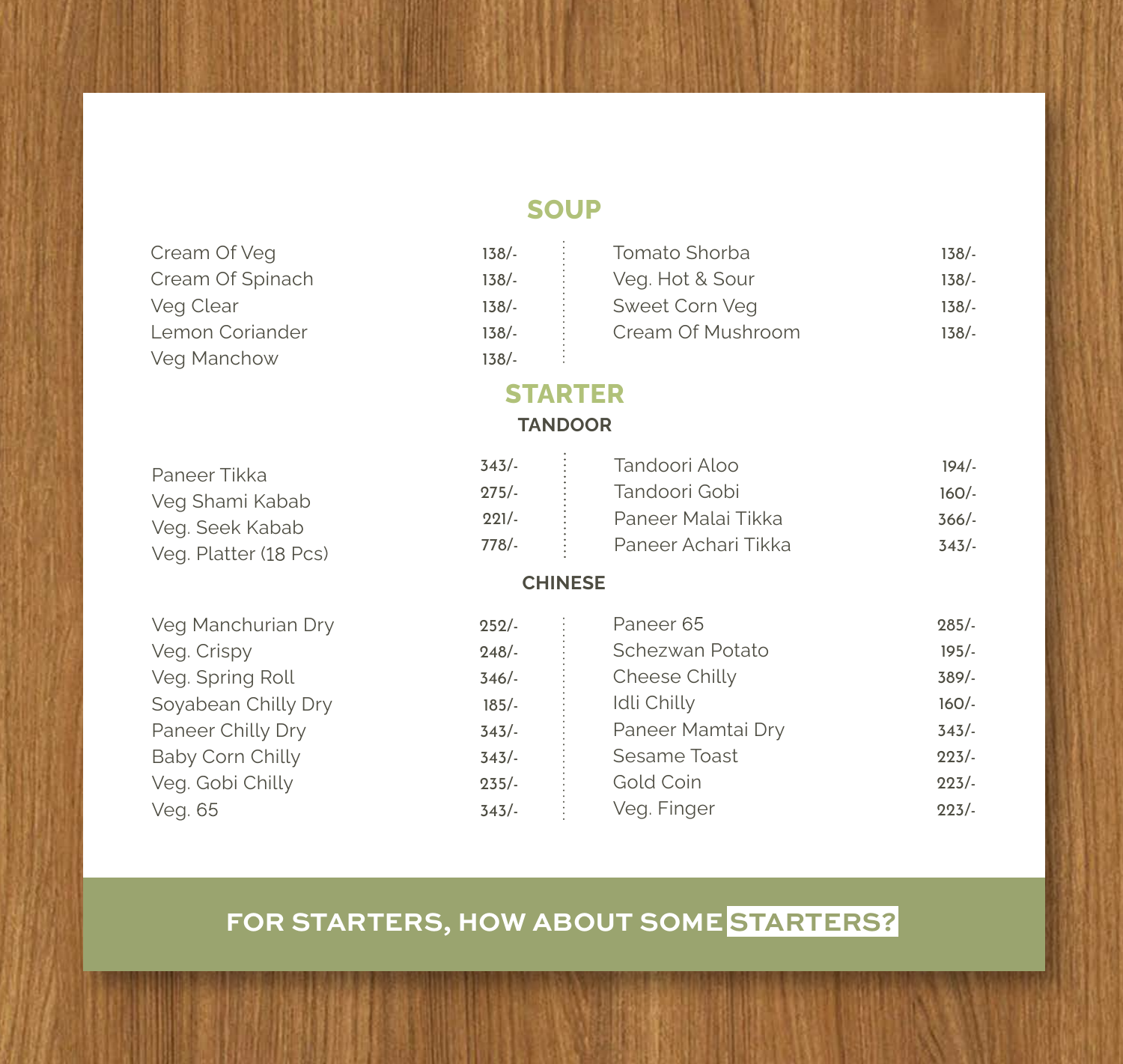| Roasted Papad      |  |
|--------------------|--|
| Masala Papad       |  |
| <b>Fried Papad</b> |  |

Tandoori Roti

Missi Roti Plain Naan

Butter Tandoori Roti Lachha Paratha

#### **PAPAD**

| $12/-$ |   | Nagli Fry Papad     | $25/-$ |
|--------|---|---------------------|--------|
| 48/    | ÷ | Nagli Roasted Papad | $25/-$ |
| $20/-$ |   | Nagli Masala Papad  | $60/-$ |

#### **INDIAN BREADS**

| Chapati               | $28/-$                             | Poori (3 pcs)<br>and the same        | 36/  |
|-----------------------|------------------------------------|--------------------------------------|------|
| <b>Butter Chapati</b> | $35/-$<br><b>Contract Contract</b> | Plain Paratha                        | 62/  |
| Bhakari               | $42/-$                             | Gobi Paratha<br><b>Service State</b> | 125/ |
| Butter Bhakari        | 48/-                               | Methi Paratha                        | 105/ |

#### **TANDOORI**

| 42/ | <b>Butter Naan</b>         | 54/  |
|-----|----------------------------|------|
| 48/ | Cheese Garlic Paratha Naan | 126/ |
| 48/ | Stuff Paratha              | 149/ |
| 78/ | Chef Special               | 350/ |
| 48/ |                            |      |

#### **RICE**

| <b>Steam Rice</b>          | 144/    | Green Peas Pulay           | 216/ |
|----------------------------|---------|----------------------------|------|
| Jeera Rice                 | $168/-$ | Dal Khichada               | 216/ |
| Lemon Rice                 | $156/-$ | <b>Butter Dal Khichada</b> | 228/ |
| Veg Pulav                  | $180/-$ | Onion Rice                 | 156/ |
| Veg Hyderabadi Dum Biryani | $276/-$ | Masala Bhat                | 240/ |
| Veg Biryani                | $276/-$ |                            |      |
|                            |         | <b>DAL</b>                 |      |
| Dal Makhani                | $276/-$ | Kadi Pakoda                | 192/ |
| Yellow Dal                 | $168/-$ | Dal Panchratna             | 276/ |
| Dal Fry                    | $180/-$ | Gujarati Dal               | 207/ |
| Dal Tadka                  | $206/-$ |                            |      |

### **WHO'D SAY NO TO A LOVELY INDIAN MEAL!**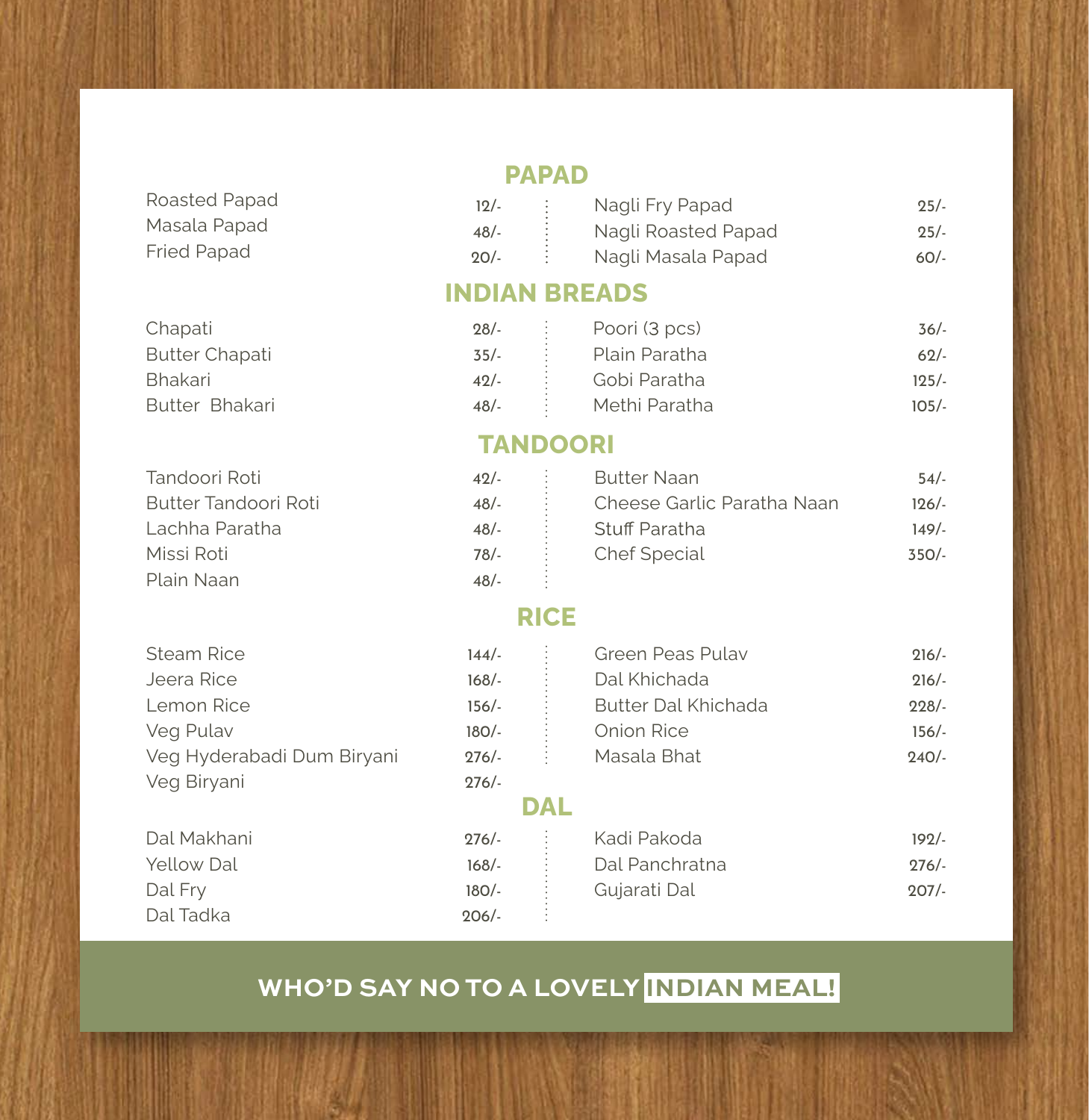#### **TYPES OF RAITA**

| Veg Raita      |         | $108$ . $\vdots$ Pineapple Raita | 180/- |
|----------------|---------|----------------------------------|-------|
| Boondi Raita   |         | 108/- : Plain Curd               | 108/- |
| Cucumber Raita | $108/-$ |                                  |       |

#### **CHOICE OF SALAD**

Green Salad Sprout Salad Kachumber Salad Tossed Salad

Peanut Chat Aloo Chat

| $84/-$ |           | Russain Salad  | $105/-$ |
|--------|-----------|----------------|---------|
| 84/-   | $\bullet$ | Satrangi Salad | $105/-$ |
| $84/-$ |           | Waldroff Salad | $140/-$ |
| 84/    |           |                |         |

#### **DESSERT**

| Gulab Jamun (2 pcs)   |             | $60/-$ : Rice Kheer        | 62/   |
|-----------------------|-------------|----------------------------|-------|
| Sevai Kheer           |             | 60/- : Choice Of Ice Cream | 144/- |
| Rawa/Pineapple Sheera | 60/- : Cake |                            | 600/  |

#### **CHAT**

| 97/ | Chana Chat | 97/ |
|-----|------------|-----|
| 97/ |            |     |

#### **HI-TEA**

| Batata Wada           | 84/      | Paneer Pakoda       | $180/-$ |
|-----------------------|----------|---------------------|---------|
| Hara Bhara Kabab      | 193/     | Cheese Pakoda       | $180/-$ |
| Aloo Chees Corn Tikka | $207/$ - | <b>Bread Pakoda</b> | $108/-$ |
| Aloo Chees Corn Tikka | $168/-$  | Veg Sandwich        | 80/-    |
| Kanda Bhajiya         | $98/-$   | Finger Chips        | $132/-$ |
| Mix Veg Pakoda        | $144/-$  | Cheese Chilly Toast | 140/-   |
| Moog Dal Bhajiya      | $96/-$   | Peanut Fry          | 80/-    |
|                       |          |                     |         |

### **EVERY FOOD STORY COMES WITH ITS SIDERS!**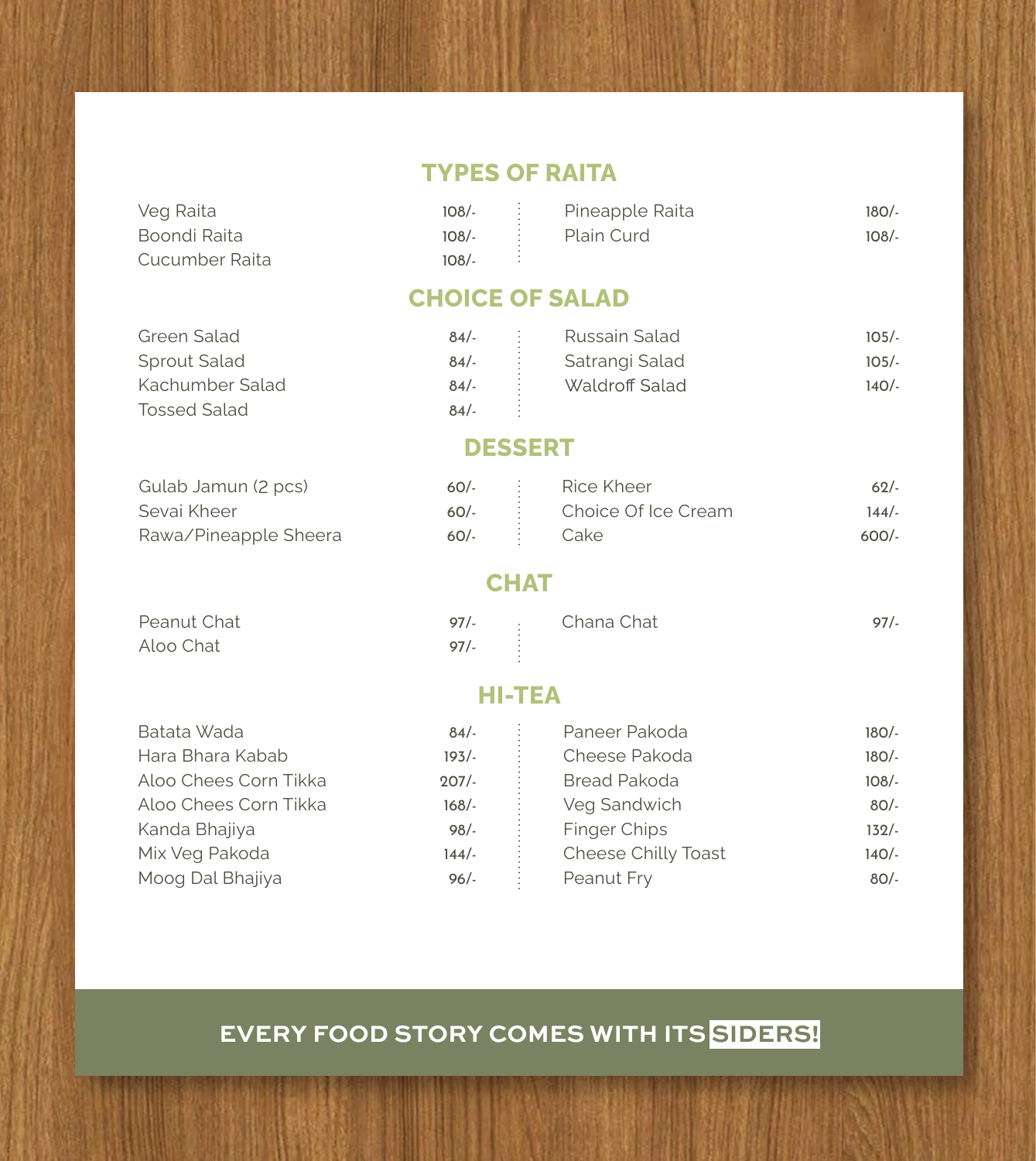#### **CONTINENTAL SOUP**

| Choice Of Cream    |  | $115/-$ : Minestrone Veg    | $115/-$ |
|--------------------|--|-----------------------------|---------|
| Russian Brouth Veg |  | $115/-$ : Choice Of Chowder | $115/-$ |

#### **CONTINENTAL STARTER**

| Cheese Chilli Toast | 168/-   | Garlic Bread          | $170/-$ |
|---------------------|---------|-----------------------|---------|
| Cheese Balls        | 170/-   | Bruschetta            | $170/-$ |
| French Fries        | $110/-$ | Nachos with Salsa Dip | $150/-$ |
| Veg Crostini        | $170/-$ |                       |         |

**CONTINENTAL SALAD**

| Cesar Salad   | 210/- : Clow Slaw Salad         | $150/-$ |
|---------------|---------------------------------|---------|
| Greek Salad   | 120/- : Watermelon Feta Salad   | $170/-$ |
| Russian Salad | 150/- : Citris and Sprout Salad | $150/-$ |

#### **CONTINENTAL MAIN COURSE**

| Choice Of Pasta - Penne, Fusilli, |         | Choice Of Sauce - Alfredo,      |         |
|-----------------------------------|---------|---------------------------------|---------|
| Macroni, Spaghetti                | $270/-$ | Arrabbiata, Pesto, Aglio e Olio | $225/-$ |
| Mac N Chesse                      | $150/-$ | Risotto Mushroom                | $300/-$ |
| Veg Au Gratin                     | $200/-$ |                                 |         |

#### **CONTINENTAL SANDWICH, BURGER & PIZZA**

| <b>Bliss Club Sandwich</b>       | $170/-$ | Margarita Pizza (6 Inch)    | $200/-$ |
|----------------------------------|---------|-----------------------------|---------|
| Grilled Veg Sandwich             | $170/-$ | Veg Pizza (6 Inch)          | $210/-$ |
| Veg Chesse Burger                | $150/-$ | Touchwood Pizza (6 Inch)    | $280/-$ |
| <b>Bbg Grilled Paneer Burger</b> | $250/-$ | Paneer Tikka Pizza (6 Inch) | $240/-$ |
| Epic Crispy Onion Potato Burger  | $250/-$ |                             |         |

\*Subject to availability.

### **MAKE WAY FOR SOME CONTINENTS ON YOUR TASTE BUD!**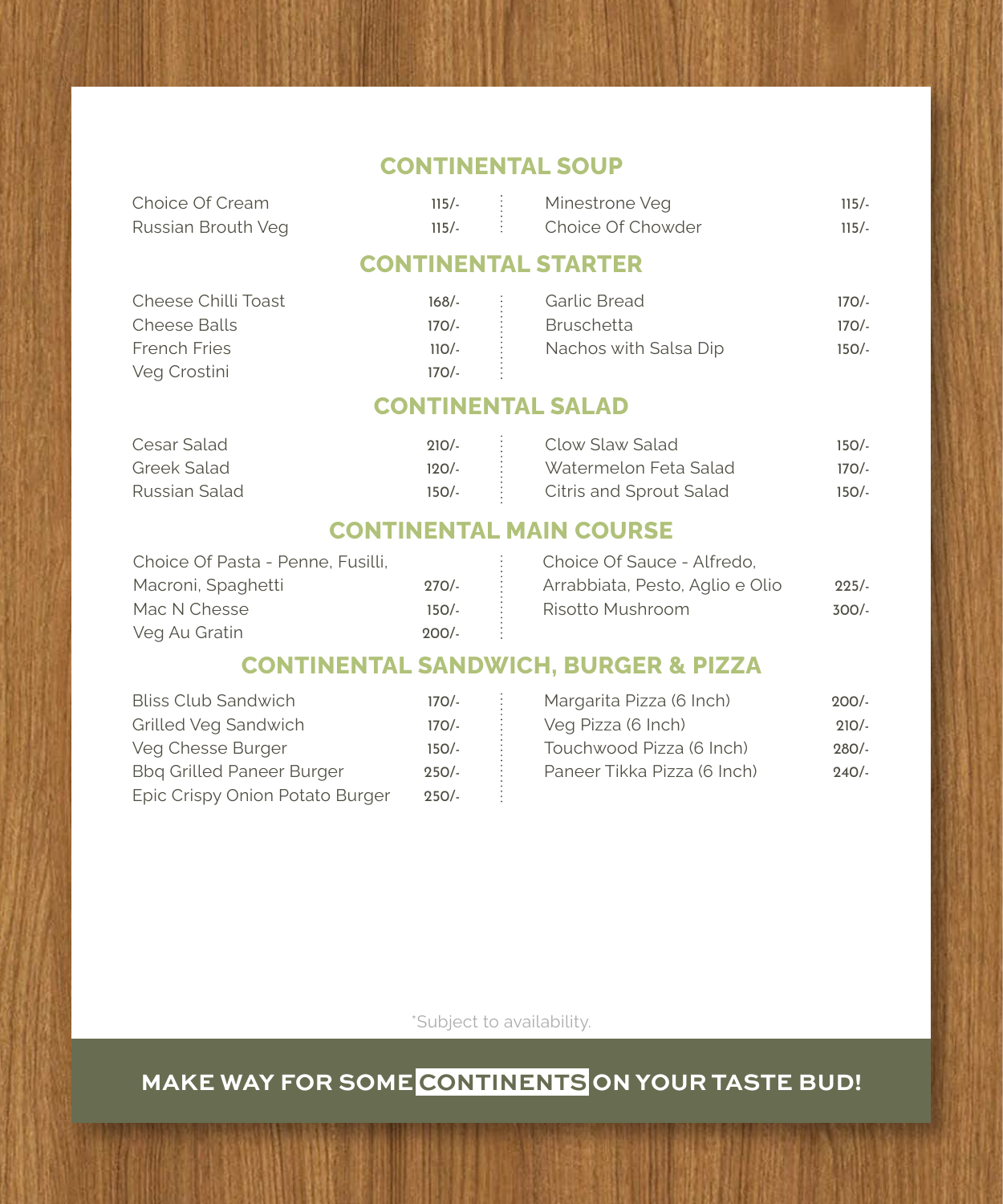### **CHINESE MAIN COURSE**

| Veg. Fried Rice           | 217/    | Veg. Paneer Chilly Gravy | 250/ |
|---------------------------|---------|--------------------------|------|
| Veg. Triple Schezwan Rice | 337/    | Soyabean Chilly Gravy    | 216/ |
| Veg. Hakka Noodles        | $216/-$ | Veg. Schezwan Fried Rice | 252/ |
| Veg. Schezwan Noodles     | $210/-$ | Veg. Hongkong Noodles    | 216/ |
| Veg. Manchurian Gravy     | $216/-$ | Veg. Hongkong Rice       | 216/ |

#### **VEGETARIAN MAIN COURSE**

| 222/     |                          | $234/-$                            |
|----------|--------------------------|------------------------------------|
| $221/-$  | Aloo Rasawala            | $156/-$                            |
| $221/-$  | <b>Bhindi Masala</b>     | $216/-$                            |
| 252/     | Methi Mutter Malai       | $234/-$                            |
| $207/$ - | Baingan Bharta           | $132/-$                            |
| 252/     | Methi Corn Masala        | $192/-$                            |
| $180/-$  | Pithala                  | $132/-$                            |
| 216/     | Bhindi Do Pyaza          | $192/-$                            |
| $168/$ - | Veg. Bhuna               | $216/-$                            |
| $180/-$  | Thecha                   | $72/-$                             |
| 216/     | Dum Aloo Punjabi         | $180/-$                            |
| $288/-$  | <b>Garlic Fry</b>        | $132/-$                            |
| $276/-$  | Kaju Masala              | $420/-$                            |
| $216/-$  | Kaju Curry               | $350/-$                            |
| 143/     | Veg. Patiyala            | $300/-$                            |
| $156/-$  | Veg. Lahori              | $216/-$                            |
| $150/-$  | Veg. Kheema Masala       | $216/-$                            |
| $221/-$  | Veg. Pahadi Kofta        | $216/-$                            |
| $221/-$  | Diwani Handi             | $221/-$                            |
| $221/-$  | Mushroom Babycorn Masala | $336/-$                            |
| $208/-$  | Dum Aloo Banarasi        | $180/-$                            |
| $204/-$  | Stuff Dum Aloo Masala    | $240/-$                            |
|          |                          |                                    |
| $336/-$  | Paneer Patiyala          | $336/-$                            |
| $336/-$  | Paneer Mutter Masala     | $300/-$                            |
| $336/-$  | Paneer Palak             | $300/-$                            |
| $336/-$  | Paneer Kadhai            | $300/-$                            |
| $336/$ - | Paneer Lachhedar         | $300/-$                            |
| $336/-$  | Paneer Butter Masala     | $300/-$                            |
| $300/-$  | Paneer Do Pyaaza         | $300/-$                            |
| $300/-$  | Szechwan Potato          | $235/-$                            |
|          |                          | Aloo Methi<br><b>SPECIAL SABZI</b> |

# **BLISS FROM MAIN COURSE IS A 2-WAY STREET!**